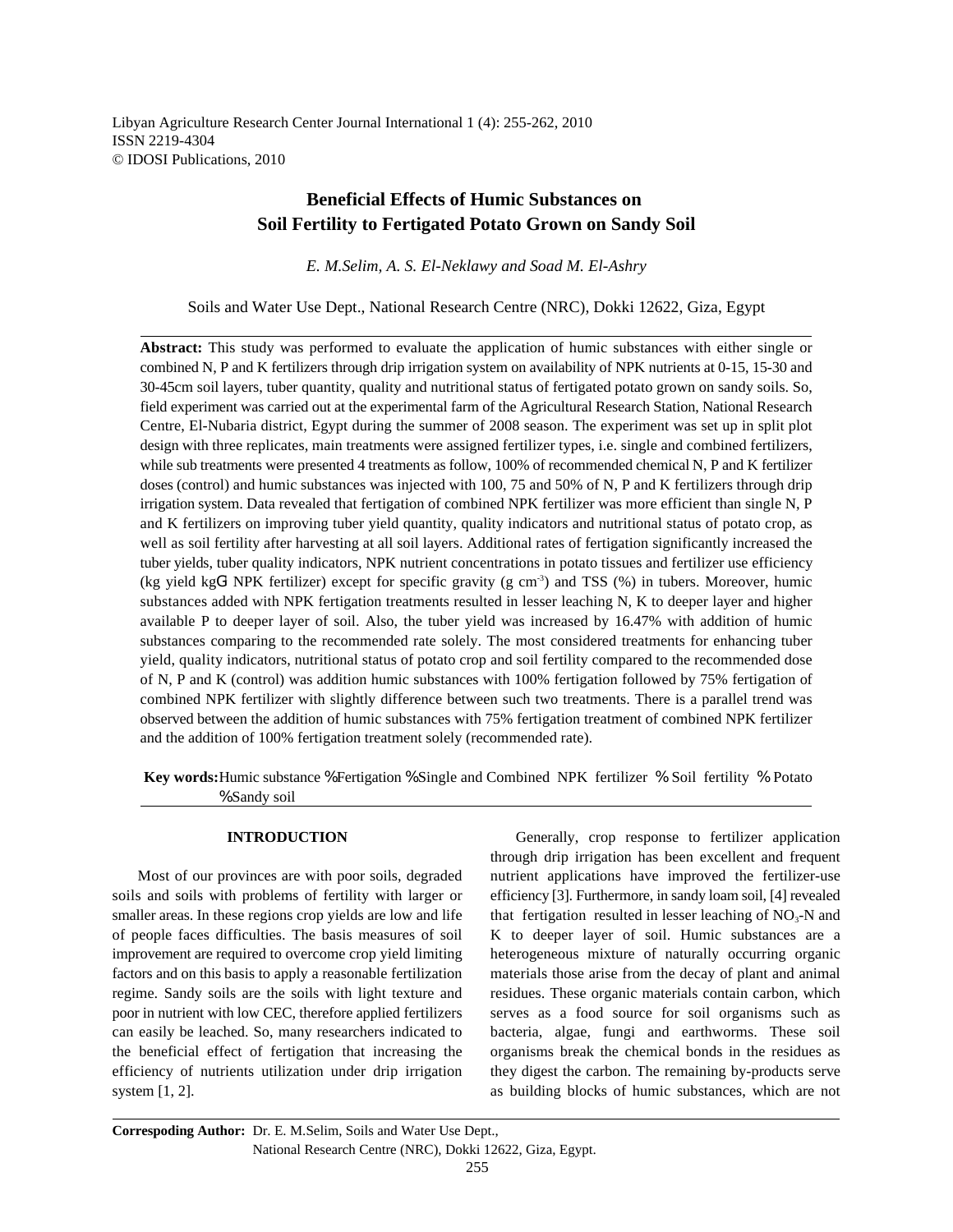decrease nutrients leaching with irrigation water and so fertilizers through drip irrigation system on mobility increase fertilizers use efficiency [6]. In this concern, [7] of NPK nutrients at 0-15, 15-30 and 30-45cm soil found that application of humic substances through drip layers, tuber quantity, quality and nutritional status of irrigation enhanced tubers yield quantity, starch content fertigated potato grown on sandy soils. The used and total soluble solids and this application associated experimental design was split plot design with three with the decrease of nutrients leaching, which was replicates. Main plots were assigned to the two reflected on increasing macro-and micronutrients fertilizer types, i.e. single and combined NPK concentration in potato tubers, as well as increasing fertilizers. While, sub treatments were presented 4 concentration of these nutrients in soil after tubers treatments were examined as follow, 100% of harvesting. Potato (*Solanum tuberosum* L.) is one of the recommended chemical NPK fertilizer dose (control), most important vegetables in Egypt. It gained a which are 450 N, 85  $P_2O_5$  and 200 K<sub>2</sub>O kg haG<sup>1</sup> as considerable importance as an export crop to European recommended by Ministry of Agriculture and humic markets and one of the national income resources [8]. substances were injected with 100%, 75% and 50% of N, Therefore, in this research we have evaluated the P and K fertilizers through drip irrigation system, beneficial effect of humic substances added with either respectively. Two fertilizer types i.e., single and combined single or combined N, P and K fertilizers through drip of N, P and K fertilizes and humic substances were irrigation system on tuber quantity, quality and nutritional produced from Egyptian Fertilizer Development Centre, status of potato crop as well as NPK nutrients availability El-Mansoura. The chemical analysis of humic substances at 0-15, 15-30 and 30-45cm soil layers under sandy soil is shown in Table 2. conditions. The area of each plot was  $100 \text{ m}^2$ ; hence, the total area

Agricultural Research Station, National Research Centre, through a 2-mm sieve and preserved for analyses. Some El-Nubaria district, Egypt (latitude of 30° 30°N and physical and chemical properties at different depths longitude of  $30^{\circ}$  20 $^{\circ}$ E) during the growing season of of El-Noubaria soil illustrated in Table 1 according to summer 2008 to study the effect of humic substances Hesse [9].

easily decomposed by soil organisms [5] and this will addition with either single or combined NPK

**MATERIALS AND METHODS** was 0.75 m and the distance between each plant was 0.25 Fertigation experiment was conducted at the by auger and these were air-dried, crushed and passed of the field experiment was  $1800 \text{ m}^2$ . Plants row spacing m. Soil samples i.e. 0-15, 15-30 and 30-45cm were collected

Table 1: Some physical and chemical properties at different depths of El-Noubaria soil

|                                      |                  | Soil depths (cm)             |       |                          |
|--------------------------------------|------------------|------------------------------|-------|--------------------------|
| Soil properties                      |                  | $0 - 15$                     | 15-30 | $30 - 45$                |
| Physical properties                  |                  |                              |       |                          |
| Particle size                        | Coarse sand      | 56.99                        | 57.18 | 48.08                    |
| Distribution                         | Fine Sand        | 29.56                        | 30.12 | 42.18                    |
|                                      | Silt             | 10.12                        | 9.85  | 8.10                     |
|                                      | Clay             | 3.33                         | 2.85  | 1.64                     |
|                                      | Soil texture     | Sand                         | Sand  | Sand                     |
|                                      | Soil Taxonomy    | Entisol-Typic Torripsamments |       |                          |
| Chemical properties                  |                  |                              |       |                          |
| Calcium carbonate,%                  | 6.06             | 2.14                         | 5.00  |                          |
| pН                                   | 8.6              | 8.7                          | 8.7   |                          |
| $EC(dS \, mG1)$                      | 0.25             | 0.30                         | 0.42  |                          |
| Soluble cations (meq $1G1$ )         | $Ca^{++}$        | 0.94                         | 1.40  | 1.91                     |
|                                      | $Mg^{++}$        | 0.62                         | 0.65  | 0.85                     |
|                                      | $Na+$            | 0.52                         | 0.50  | 1.00                     |
|                                      | $K^+$            | 0.37                         | 0.45  | 0.44                     |
| Soluble anions (meq $1G1$ )          | CO <sub>3</sub>  | --                           | --    | $\overline{\phantom{m}}$ |
|                                      | HCO <sub>3</sub> | 0.10                         | 0.10  | 0.1                      |
|                                      | $Cl^-$           | 0.64                         | 0.91  | 2.33                     |
|                                      | $SO_4^-$         | 1.70                         | 1.99  | 2.01                     |
| Available nutrients (mg $kgG1$ soil) | N                | 29.02                        | 24.00 | 16.30                    |
|                                      | P                | 4.00                         | 4.00  | 3.08                     |
|                                      | K                | 94                           | 65    | 56                       |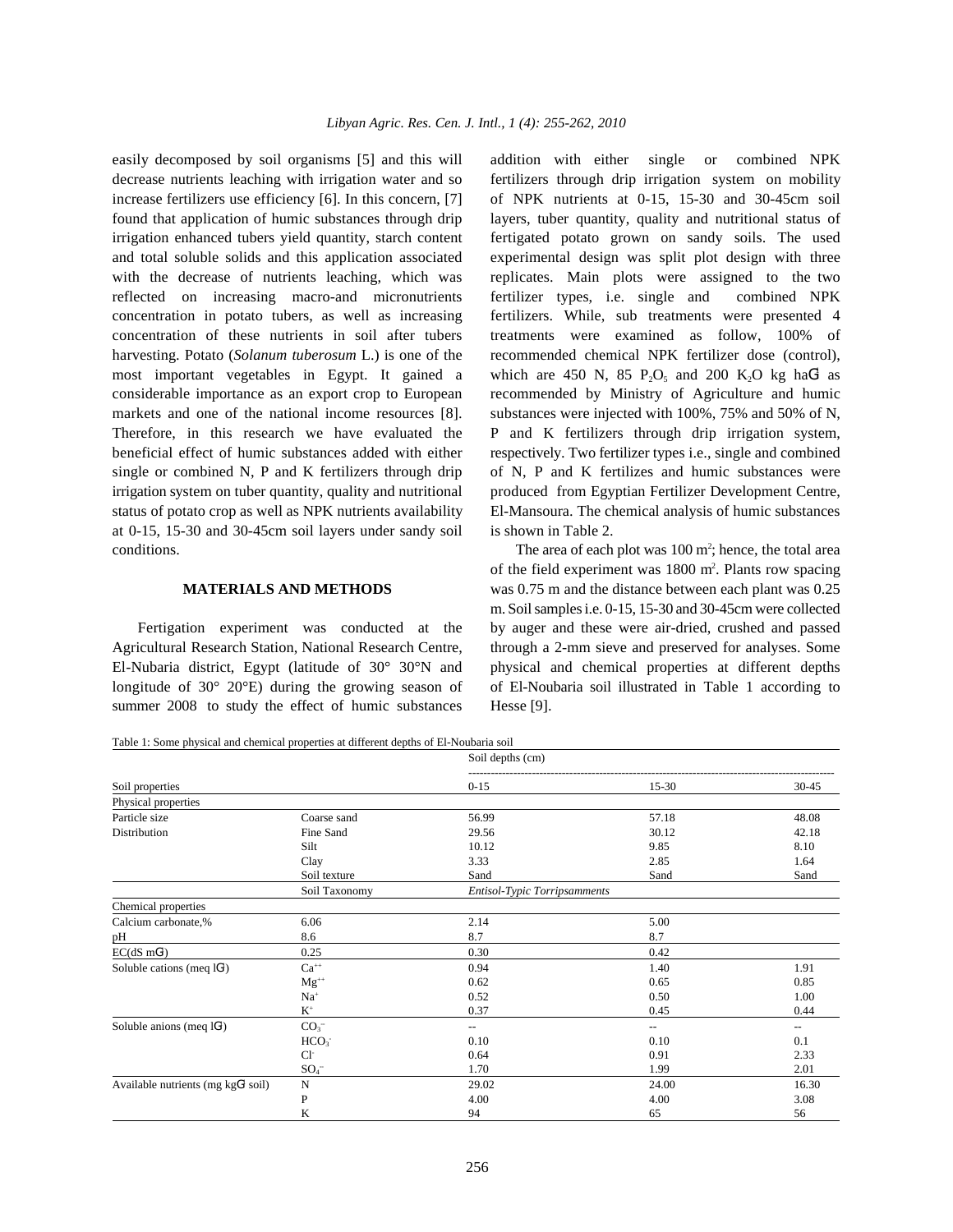|  | Libyan Agric. Res. Cen. J. Intl., 1 (4): 255-262, 2010 |  |  |  |  |  |  |
|--|--------------------------------------------------------|--|--|--|--|--|--|
|--|--------------------------------------------------------|--|--|--|--|--|--|

|      | Table 2: Chemical properties of humic substances. |     |                    |      |                             |     |
|------|---------------------------------------------------|-----|--------------------|------|-----------------------------|-----|
|      |                                                   |     | Macronutrients (%) |      | Micronutrients (mg $kgG1$ ) |     |
| pH   | EC dSmG <sup>1</sup>                              | WMC |                    |      | Hρ                          | Mn  |
| 7.83 | 0.94                                              |     | 2.09               | 3.42 | 41:                         | 214 |

(20N-10P-5K) according to the treatments of 100%, 100% expressed as a ratio. All data were statistically analyzed + humic substances, 75% + humic substances and 50% of according to the technique of analysis of variance recommended NPK fertilizer + humic substances injected (ANOVA) published by Gomez and Gomez [13]. through drip irrigation system from the  $2<sup>nd</sup>$  week until the <sup>7th</sup> week of the plant growth stage. While, the fertilizer **RESULTS AND DISCUSSION** (10N-3P-36K) which contains high concentration of K nutrient was applied according to the previous treatments **NPK distribution in soil:** A glance of the following at the  $8<sup>th</sup>$  week until the end of fertigation programme. figures, it could noticed that additional rates of fertigation Single N, P and K fertilizers supplied with drip fertigation treatments had a significant effect on soil N, P and K system along the growing season, N was added in the remained at three soil layers i.e., 0-15, 15-30 and 30-45cm, form of ammonium nitrate (33.5%N) and phosphorus as respectively after potato harvesting. Injection of NPK phosphoric acid (50%  $P_2O_5$ ), while potassium was added in the form of potassium sulfate (48% K<sub>2</sub>O). The nitrogen and K more than a single form. Generally, addition of fertilizer was injected at the rates 450, 450, 337.5 and humic substances jointly with N, P and K either single or 225 kg N haG<sup>1</sup>) N Kg haG<sup>1</sup>, respectively divided into combined fertilizer form improving the soil fertility status 10 portions weekly starting from the second week after at different soil layers. planting. Meanwhile, the phosphorus was injected at rates 85, 85, 63.5 and 42.5  $P_2O_5$  Kg haG<sup>1</sup> of phosphoric observed with addition of humic substances to 100% NPK acid. After three weeks from planting, the rest of the total through drip fertigation system either single or combined potassium requirement (200, 200, 150 and 100 K<sub>2</sub>O Kg fertilizer form at 15-30 cm soil depth, respectively. While, haG<sup>1</sup>) of potassium sulfate, respectively were injected in at 30-45cm subsurface layer, the lowest available N in soil 7 doses during 7 weeks. After 125 days of fertilization was 25 and 30 mg kg soilG<sup>1</sup> occurred with 50% NPK programme, a random sample of three plants from each fertigation plus humic substances in single and combined plot was chosen and prepared for chemical analysis. fertilizer forms, respectively. It is worthy to note that the Fresh tubers yield was calculated as  $(Mg \text{ haG}^1)$ . Specific gravity of tubers was calculated as  $(g \text{ cm}^{-3})$  according to the methods described by Smith [10]. Total soluble solids generally, on soil fertility status and thus the dynamic percentage (TSS) was measured in fresh tubers using changes of  $(NH^+_{4} + NO^-_{3})$ -N in the upper 30 cm of soil hand refractmeter method and the starch content was could be influenced, to a great extent. Also, the combined calculated according to the formula of Burton [11]: application of chemical fertilizers and humic substances

Starch (%) = 17.546+199.07x (S.g. $G^1.0988$ ).

foliage and tuber tissues of potato, samples were taken markedly higher in  $0-15$  cm ( $10.5$  mg kg soil $\mathcal{G}^1$ ), 15-30cm from each plot, dried at 70 $^{\circ}$  and grounded using stainless (10.6 mg kg soil $G'$ ) and 30-45cmdepth (6.3 mg kg soil $G'$ ) in steel equipments. From each sample 0.2 g was digested addition of humic substances to 100% combined NPK <sup>3</sup> from the mixture of sulfuric  $(H_2SO_4)$ perchloric (HClO<sub>4</sub>) acids (1:1) as described by Cottenie addition of humics to the soil increases the recovery of [12]. After potato harvesting, soil samples were taken at Olsen P in all soils tested, except in those with very high three depths of  $0-15$ , 15-30 and 30-45cm, respectively. Na content [15]. The same procedures of soil analysis before cultivation In summary, from our findings, the same values of were carried out to study NPK distribution at three soil available P in soil occurred with addition of humic depths under investigated treatments as mentioned by substances to 75% NPK in a combined fertilizer form Hesse [9]. Fertilizer-use efficiency was worked out as a approximately as compared to 100% application of N, P

For combined fertilizers, the fertilizer in the form of factor of total yield by quantity of fertilizer applied and

fertilizer as a combined form increased available soil-N, P

additional of humic substances may be improving soil physical and biological properties, which are reflected availability of N in soils [14]. Available P distribution at all To determine N, P and K concentrations in both of 30-45 cm (Fig. 2a&b). The level of available P was fertilizer form compared to other treatments because the The highest available N was 70 and 84.59 mg kg soil $G<sup>1</sup>$ could be an effective method to increase the plant soil layers was at a higher level except at a deeper depth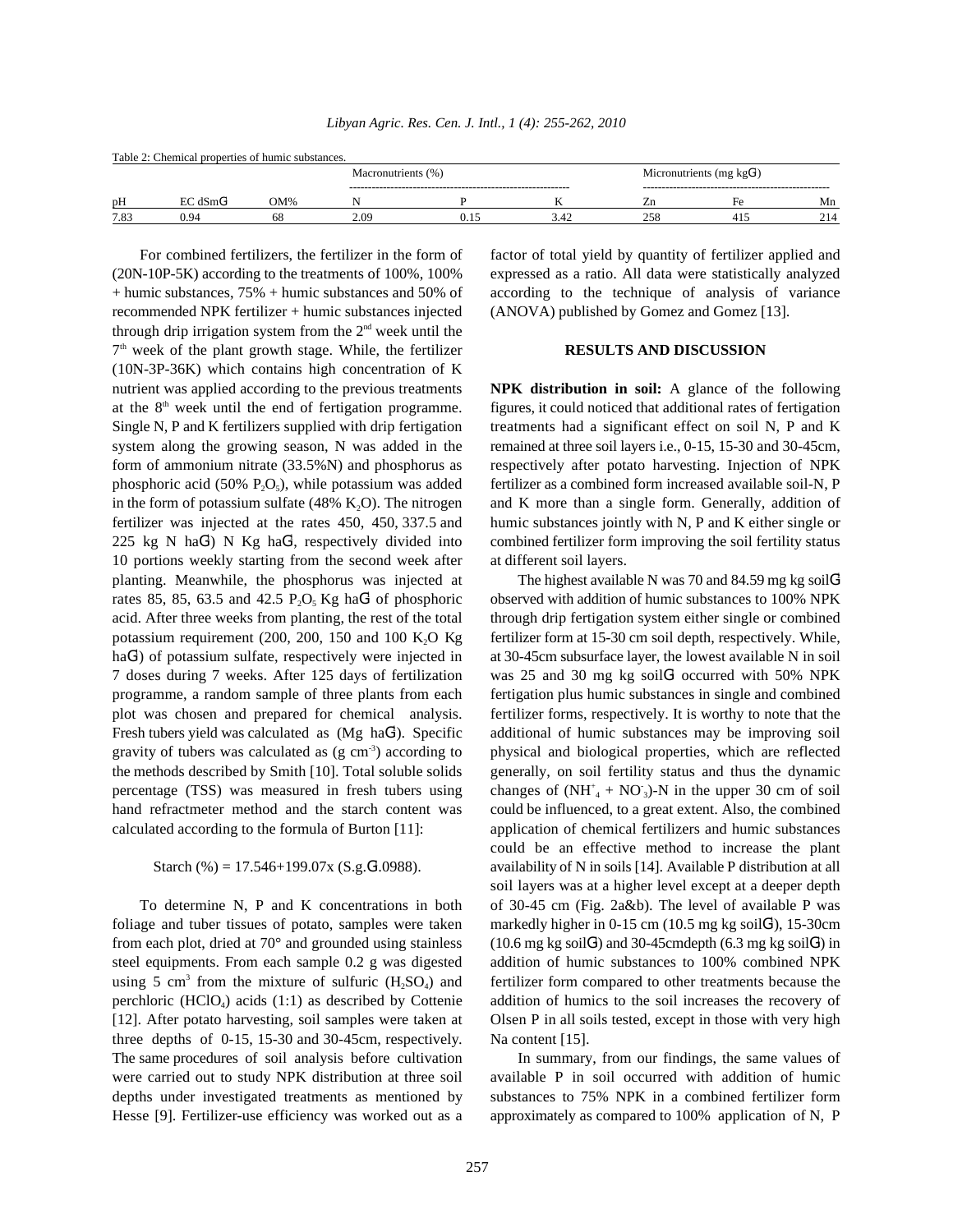

Fig. 1a,b: Available soil-N (mg kg $G^1$  soil) at different soil depths as affected by humic substances and fertigation treatments



Fig. 2a,b: Available soil-P (mg  $kg^{-1}$  soil) at different soil depths as affected by humic substances and fertigation treatments



Fig. 3a,b: Available soil-K (mg  $kg^{-1}$  soil) at different soil depths as affected by humic substances and fertigation treatments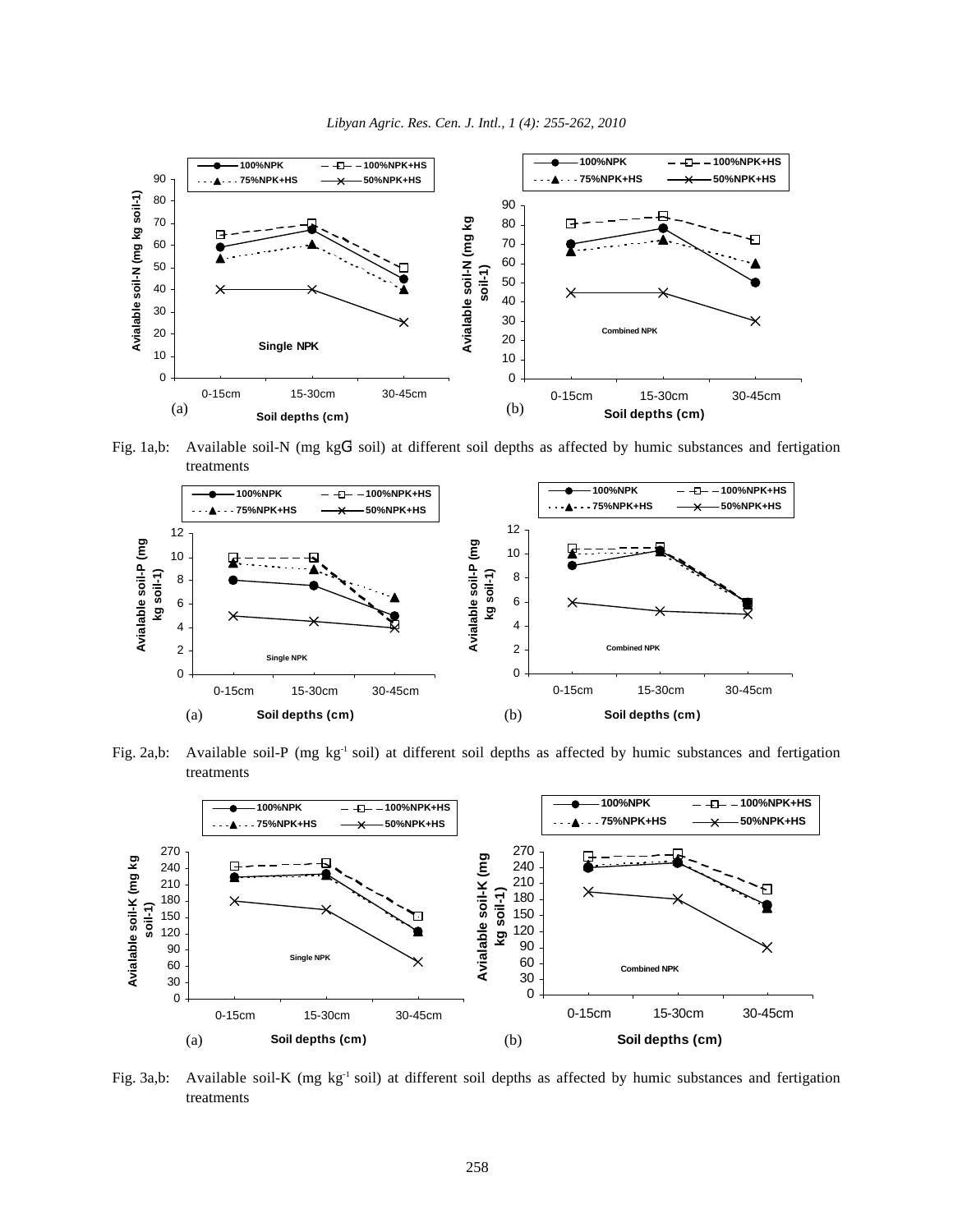|                  |                                                                  | Tuber yield $(Mg \text{ haG}^1)$ |            |                   |                   |                                        |
|------------------|------------------------------------------------------------------|----------------------------------|------------|-------------------|-------------------|----------------------------------------|
| Treatments       | No. of tubers/plant                                              | Total                            | Marketable | Unmarketable      |                   | FUE Kg yield $kgG1$<br>NPK fertilizer) |
| $Mg$ ha $G1$     |                                                                  |                                  |            |                   |                   |                                        |
| Fertilizer types |                                                                  |                                  |            |                   |                   |                                        |
| Single           | 5.06                                                             | 40.06                            | 37.39      | 2.66              |                   | 50.14                                  |
| Combined         | 5.44                                                             | 43.84                            | 41.52      | 2.32              |                   | 55.89                                  |
| F test           | <b>NS</b>                                                        | *                                | $\ast$     | <b>NS</b>         |                   | *                                      |
|                  | Fertigation treatments plus humic substances                     |                                  |            |                   |                   |                                        |
| 100%             | 5.99ab <sup>2</sup>                                              | 43.37b                           | 41.45b     | 1.92d             |                   | 54.54b                                 |
| $100\% + HS^1$   | 6.29a                                                            | 47.77a                           | 44.94a     | 2.83 <sub>b</sub> |                   | 59.13a                                 |
| $75% + HS$       | 5.03b                                                            | 43.42c                           | 41.47c     | 2.92a             |                   | 50.16c                                 |
| $50% + HS$       | 3.70c                                                            | 35.60d                           | 33.31d     | 2.29c             |                   | 43.83d                                 |
|                  | Fertilizer types x ferrtigation treatments plus humic substances |                                  |            |                   |                   |                                        |
| Single           | 100%                                                             | 5.85c                            | 41.14c     | 38.74cd           | 2.40c             | 50.97c                                 |
|                  | $100\% + HS$                                                     | 6.00 <sub>b</sub>                | 46.30b     | 43.32c            | 2.98a             | 57.00b                                 |
|                  | $75% + HS$                                                       | 4.85e                            | 41.16c     | 38.75cd           | 2.41bc            | 50.99c                                 |
|                  | $50% + HS$                                                       | 3.55f                            | 34.01e     | 31.61e            | 2.40c             | 41.59e                                 |
| Combined         | 100%                                                             | 6.12ab                           | 45.60b     | 44.16b            | 1.44e             | 58.11ab                                |
|                  | $100\% + HS$                                                     | 6.58a                            | 49.25a     | 46.56a            | 2.69 <sub>b</sub> | 61.26a                                 |
|                  | $75% + HS$                                                       | 5.20d                            | 45.67b     | 44.18b            | 1.49e             | 58.13ab                                |
|                  | $50\% + HS$                                                      | 3.85ef                           | 37.20d     | 35.02d            | 2.18d             | 46.07d                                 |

## *Libyan Agric. Res. Cen. J. Intl., 1 (4): 255-262, 2010*

Table 3: The combined effect of fertilizer types and fertigation treatments on yield and yield components and fertilizer use efficiency

<sup>1</sup>, Humic substances,  $\frac{2}{3}$ , Means sharing similar letter (s) do not differ significantly.

and K solely as shown in Fig. 2a andb. Similarly, higher available K was observed at 10-15cm and 15-30cm soil Moreover, additional rates of NPK fertigation had layers except at 30-45cm as affected by additional rates of significantly increased No. of tubers plant $G<sup>1</sup>$ , tuber yields NPK fertigation either in a single or combined fertilizer (Mg  $haf$ ). Addition of humic substances to the NPK form (Fig. 3 a and b). fertilizer tended to increase No. of tubers/plant, tuber yield

with application of NPK fertilizer in a combined form more or combined fertilizer forms followed by the injection of than in a single form at three soil layers. Moreover, these fertilizers solely. addition of humic substances to mineral fertilizers The highest means of marketable tuber yield was maximized available K in soil and when humic substances  $46.56$  Mg haG produced from the addition of humic injected with 100%NPK fertilizer, available K values were substances to 100% fertigation as compared to the other 260, 265 and 200 g kg soil $G<sup>1</sup>$  higher more than application of 100% NPK fertilizer solely at all soil layers. On the other average increase in total yield of 16.47% with humic hand, parallel trend may be drawn between the K substances addition to 100% NPK fertilizer as combined mobilizing effects of humic substances plus 75%NPK and form through drip irrigation system over 100% NPK 100% NPK fertigation solely. It is well established that fertilizer treatment solely (recommended rate) as a when humic acid applied to sandy soils, it adds essential single form. These results could be attributed to the organic material necessary for water retention thus improvement of the moisture retention and nutrient improving root growth and enhancing the sandy soil's supply potentials of sandy soils after humic substances ability to retain and not leach out vital plant nutrients application [7, 17, 18]. [14, 16].

Table 3 revealed that NPK fertigation in a single or a the treatments where either single or combined fertilizer total, marketable tuber yields (Mg haG<sup>1</sup>) except for number fertigation treatment (Table 3). This was due to better

Meanwhile, higher values of available K were higher and its components at both 100% and 75% NPK in single of tubers/plant and unmarketable tuber yield (Mg haG<sup>1</sup>).

treatments. The tuber yield in Table 3, showing an

**Tuber Yield and Yield components:** Data illustrated in Fertilizer-use efficiency was significantly superior in all combined fertilizer form had significantly influenced on injected through drip irrigated system except for 50%NPK **Fertilizer Use Efficiency (kg yield kgG NPK fertilizer): <sup>1</sup>**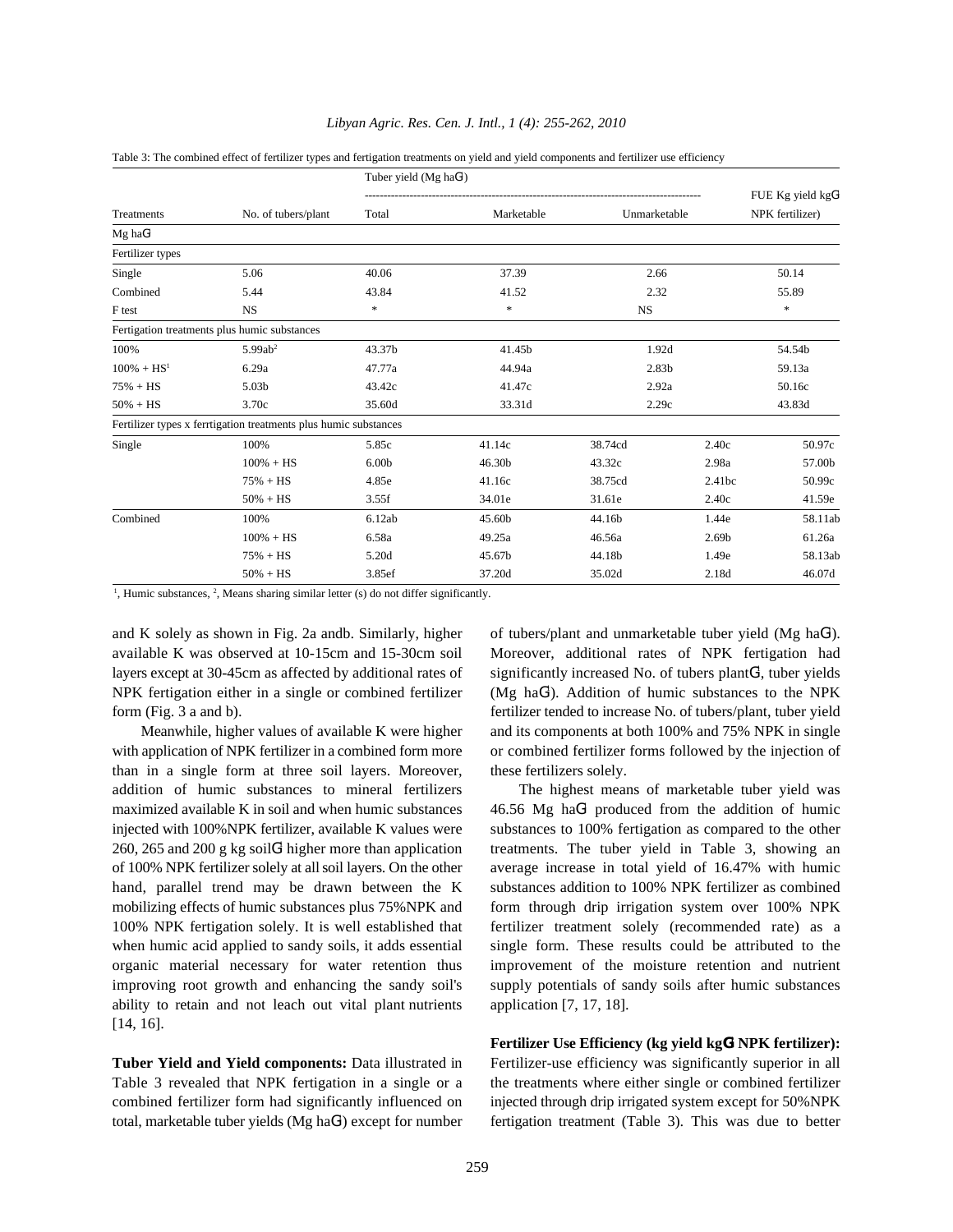| Treatments       | Table 4. The combined effect of ferunzer types and fertigation treatments plus numic substances on tuber quanty of potato plants<br>Specific gravity $g \text{ cm}^{-3}$ | TSS %     |                   | Starch % | Protein % |
|------------------|--------------------------------------------------------------------------------------------------------------------------------------------------------------------------|-----------|-------------------|----------|-----------|
| Fertilizer types |                                                                                                                                                                          |           |                   |          |           |
| Single           | 1.09                                                                                                                                                                     | 5.31      |                   | 13.81    | 11.33     |
| Combined         | 1.09                                                                                                                                                                     | 5.37      |                   | 15.26    | 12.44     |
| F test           | NS.                                                                                                                                                                      | <b>NS</b> |                   | $\ast$   | *         |
|                  | Fertigation treatments plus humic substances                                                                                                                             |           |                   |          |           |
| 100%             | 1.08a                                                                                                                                                                    | 5.07a     |                   | 13.81ab  | 11.50c    |
| $100\% + HS^1$   | 1.09a                                                                                                                                                                    | 5.40a     |                   | 14.25ab  | 13.13a    |
| $75% + HS$       | 1.10a                                                                                                                                                                    | 5.40a     |                   | 16.11a   | 12.13b    |
| $50\% + HS$      | 1.08a                                                                                                                                                                    | 5.42a     |                   | 14.00b   | 10.78d    |
|                  | Fertilizer types x ferrtigation treatments plus humic substances                                                                                                         |           |                   |          |           |
| Single           | 100%                                                                                                                                                                     | 1.06a     | 5.03 <sub>b</sub> | 10.50b   | 10.81d    |
|                  | $100\% + HS$                                                                                                                                                             | 1.08a     | 5.20ab            | 14.46a   | 12.50b    |
|                  | $75% + HS$                                                                                                                                                               | 1.11a     | 5.43ab            | 15.44a   | 10.75d    |
|                  | $50\% + HS$                                                                                                                                                              | 1.09a     | 5.37ab            | 14.87a   | 11.44cd   |
| Combined         | 100%                                                                                                                                                                     | 1.10a     | 5.10ab            | 17.12a   | 12.19c    |
|                  | $100\% + HS$                                                                                                                                                             | 1.10a     | 5.43ab            | 14.03a   | 13.75a    |
|                  | $75% + HS$                                                                                                                                                               | 1.09a     | 5.23ab            | 16.79a   | 12.88b    |
|                  | $50\% + HS$                                                                                                                                                              | 1.08a     | 5.50a             | 13.14ab  | 10.94cd   |

## *Libyan Agric. Res. Cen. J. Intl., 1 (4): 255-262, 2010*

Table 4: The combined effect of fertilizer types and fertigation treatments plus humic substances on tuber quality of potato plants

 $<sup>1</sup>$ , Humic substances,  $<sup>2</sup>$ , Means sharing similar letter (s) do not differ significantly.</sup></sup>

Table 5: The combined effect of fertilizer types and fertigation treatments plus humic substances on nutritional status of potato foliage and tuber tissues

|                  |                                                                 | Foliage |                   |               | Tuber             |                   |                   |
|------------------|-----------------------------------------------------------------|---------|-------------------|---------------|-------------------|-------------------|-------------------|
| Treatments       | N                                                               |         | P                 | K             | N                 | P                 | K                 |
|                  |                                                                 |         |                   | $\frac{0}{6}$ |                   |                   |                   |
| Fertilizer types |                                                                 |         |                   |               |                   |                   |                   |
| Single           | 2.53                                                            |         | 0.28              | 1.69          | 1.81              | 0.22              | 2.72              |
| Combined         | 2.91                                                            |         | 0.30              | 1.78          | 1.99              | 0.25              | 3.07              |
| F test           | *                                                               |         | *                 | *             | ∗                 | $\ast$            | $_{\rm NS}$       |
|                  | Fertigation treatments plus humic substances                    |         |                   |               |                   |                   |                   |
| 100%             | 2.63 <sub>b</sub>                                               |         | 0.29 <sub>b</sub> | 1.76c         | 1.84c             | 0.22 <sub>b</sub> | 2.89ab            |
| $100\% + HS^1$   | 3.31a                                                           |         | 0.32a             | 1.98a         | 2.10a             | 0.26a             | 2.94a             |
| $75% + HS$       | 2.68b                                                           |         | 0.30ab            | 1.80b         | 1.94b             | 0.22 <sub>b</sub> | 2.94a             |
| $50% + HS$       | 2.27c                                                           |         | 0.25c             | 1.40d         | 1.73d             | 0.23 <sub>b</sub> | 2.82 <sub>b</sub> |
|                  | Fertilizer types x fertigation treatments plus humic substances |         |                   |               |                   |                   |                   |
| Single           | 100%                                                            | 2.30d   | 0.28 <sub>b</sub> | 1.70c         | 1.73d             | 0.19c             | 2.65d             |
|                  | $100\% + HS$                                                    | 3.28ab  | 0.31a             | 1.97a         | 2.00 <sub>b</sub> | 0.26a             | 2.84c             |
|                  | $75% + HS$                                                      | 2.30a   | 0.29ab            | 1.75bc        | 1.82cd            | 0.19c             | 2.67d             |
|                  | $50\% + HS$                                                     | 2.25d   | 0.23d             | 1.33e         | 1.70e             | 0.23 <sub>b</sub> | 2.73cd            |
| Combined         | 100%                                                            | 2.96c   | 0.29ab            | 1.82b         | 1.95c             | 0.25a             | 3.12ab            |
|                  | $100\% + HS$                                                    | 3.33a   | 0.33a             | 1.99a         | 2.20a             | 0.26a             | 3.04b             |
|                  | $75% + HS$                                                      | 3.05b   | 0.30ab            | 1.85ab        | 2.06ab            | 0.25a             | 3.20a             |
|                  | $50\% + HS$                                                     | 2.29d   | 0.27c             | 1.46d         | 1.75cd            | 0.23 <sub>b</sub> | 2.91bc            |

availability of moisture and nutrients throughout the fertigation resulted in further increases FUE greater than growth stages in drip fertigation system leading to better fertigation of 100% NPK solely. Accordingly, humic uptake of nutrients and production of potato tubers [14]. substances should be used to decrease the chemical FUE was significantly higher with addition of humic fertilizer negative effects on soil and plant growth. substances to  $100\%$  NPK fertilizer (59.13 kg kg $G<sup>1</sup>$  NPK) compared to 100% fertigation only (54.54 kg), 75% plus **Tuber quality:** Comparing with the single fertilizer injected humic substances fertigation (50.16 kg) and 50% rate through drip fertigation system, combined fertilizer fertigation plus humic substances (43.38kg).Regardless, significantly improved the tuber quality indicators addition of humic substances to 100% and 75% NPK (Table 4).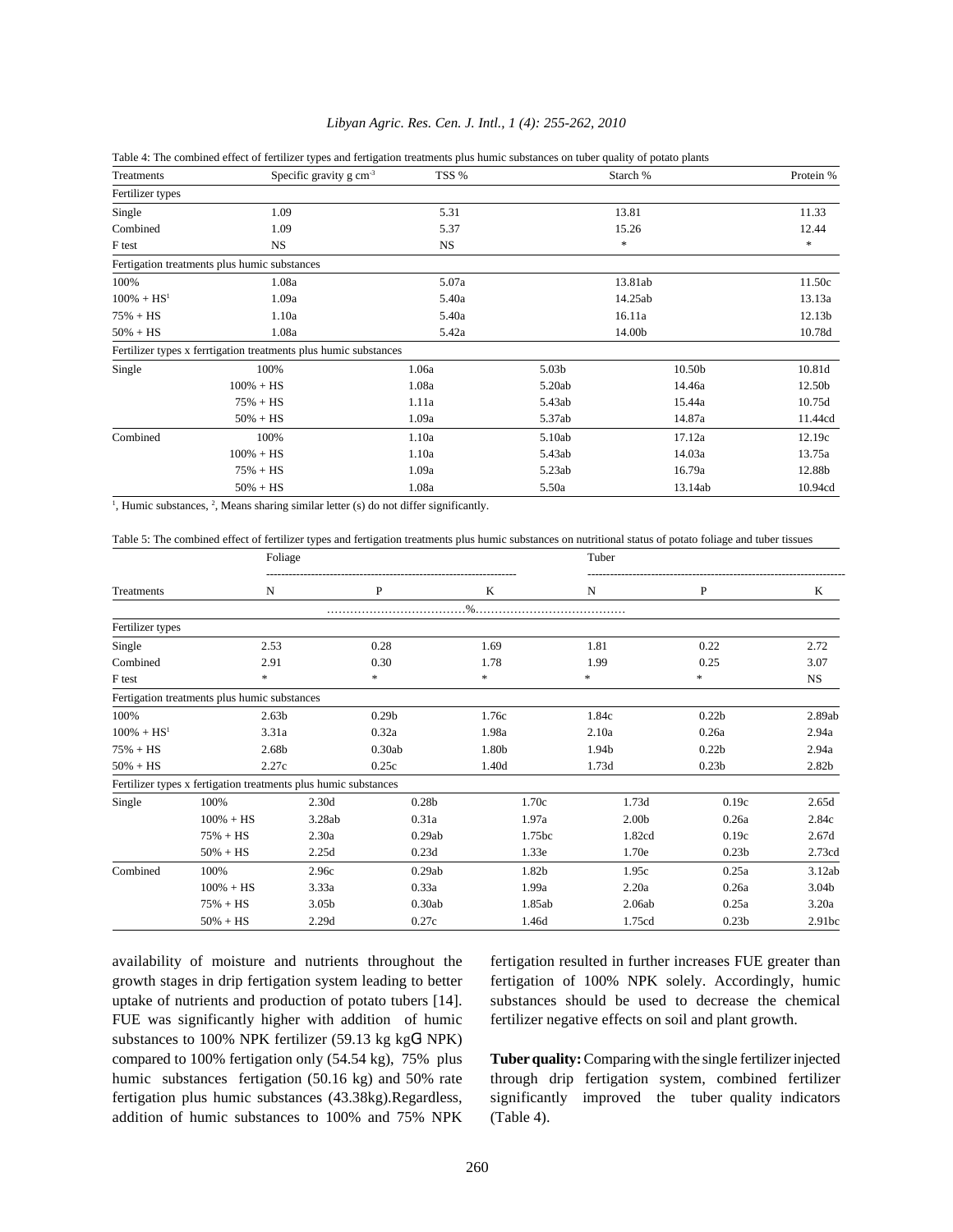treatment resulted in further increase in tuber quality cations such as  $K^+$ ,  $Ca^{2+}$ , or  $NH_4^+$ ) and can also form interaction effects, statistical analysis clear that the tuber concentration in potato tubers and foliage tissues. quality indicators significantly affected by the application of humic substances to fertigation treatments in **CONCLUSION** combination with single or combined fertilizers except for specific gravity (g cm<sup>-3</sup>) but generally the effects were This study has concluded that addition of humic

substances fertigation were significant  $(P < 0.05)$ . The conditions. addition of NPK fertilizer as a combined fertilizer produced the maximum concentration of nutrients in both tuber and **REFFERENCES** foliage of potato plants comparing with single fertilizer. Concerning the effect of addition of humic substances to 1. Paramasivam, S., A.K. Alva, A. Fares and increased nutrients concentration in potato organs Society of America J., 65: 914-921. comparing with 100% fertigation treatment solely. The 2. Neilsen, G.H., D. Neilsen, L.C. Herbert and highest values of these nutrients were occurred with E.J. Hogue, 2004. Response of apple to fertigation 100%fertigation plus humic substances followed by 75% of N and K under conditions susceptible to the fertigation plus humic substances, 100% fertigation alone development of K deficiency. American Society for and finally 50% fertigation plus humic substances, Horticultural Sci., 129: 1. respectively. 3. Malik, R.S., K. Kumar and A.R. Bhandari, 1994. Effect

combined form, with further increases resulting from the J. Indian Soc. Soil Sci., 42(1): 6-10. addition of humic substances. Highest values of N, P and 4. Hebbar, S.S., B.K. Ramachandrappa, H.V. Nanjappa contrast, the highest values of N and P of 2.20 and  $0.26\%$  21(1): 117-127. with addition of humic substances to 100% fertigation of 5. Hopkins, B. and J. Stark, 2003. Humic acid effects on substances to 75% fertigation of the same fertilizer type. Idaho Potato Conference January, 22-23: 2003. This could be attributed to the strengthening of rooting 6. Mikkelsen, R.L., 2005. Humic Materials for system, which was reflected in increasing nutrients uptake Agriculture. Better Crops/Vol. 89.

Similarly, the same trend was observed on obvious by plants [20]. Moreover, the role of humic substances tuber quality indicators with the addition of humic application is mainly related to the enrichment of nutrients substances to NPK fertigation treatments. It is worthy to uptake where these humic substances increases soil's note that addition of humic substances to 75% fertigation cation exchange capacity (ability to hold and release indicators followed by 100% fertigation and 50% aqueous complexes with micronutrients [21]. These fertigation treatments, respectively. With respect to the effects were associated with increasing nutrients

negligible. Whatever, improving potato yield could be substances to NPK fertilizer through drip irrigation system related to the increasing of soil aggregates due to the high resulted in lesser leaching N, K to deeper layer and higher content of organic matter in humic substances application available P to deeper layer of soil. There is a parallel trend [7, 19]. The formation of these aggregates could protect was observed between the addition of humic substances potato tubers to be covered under soil at all growth to 75% fertigation treatment of combined NPK fertilizer stages and this could improve tubers quality. and the addition of 100% fertigation treatment solely **Nutritional status of plant:** As shown in Table 5, the necessary of partial replacement of chemical NPK fertilizer differences in means of nutrients concentration in by the addition of more economical and safe organic potato tuber and foliage tissues with addition of humic materials in improving potato tubers under sandy soil (recommended rate). Accordingly, our results ensure the

- fertigation treatments, the same Table shows that addition K.S. Sajwan, 2001. Estimation of nitrate leaching in an of humic substances to fertigation treatments positively entisol under optimum citrus production. Soil Science
	-
- Similarly, higher tuber and foliage N, P and K of urea application through drip irrigation system on concentrations with the addition of mineral fertilizer as a nitrate distribution in loamy sand soils and pea yield.
- K were 3.33, 0.33 and 1.99% in foliage occurred with and M. Prabhakar, 2004. Studies on NPK drip addition of humic substances to 100%fertigation of fertigation in field grown tomato (*Lycopersicon* combined NPK fertilizer as compared to the others. On the *esculentum* Mill.) European Journal of Agronomy,
- combined fertilizer and 3.20% with addition of humic potato response to phosphorus. Presented at the
	-